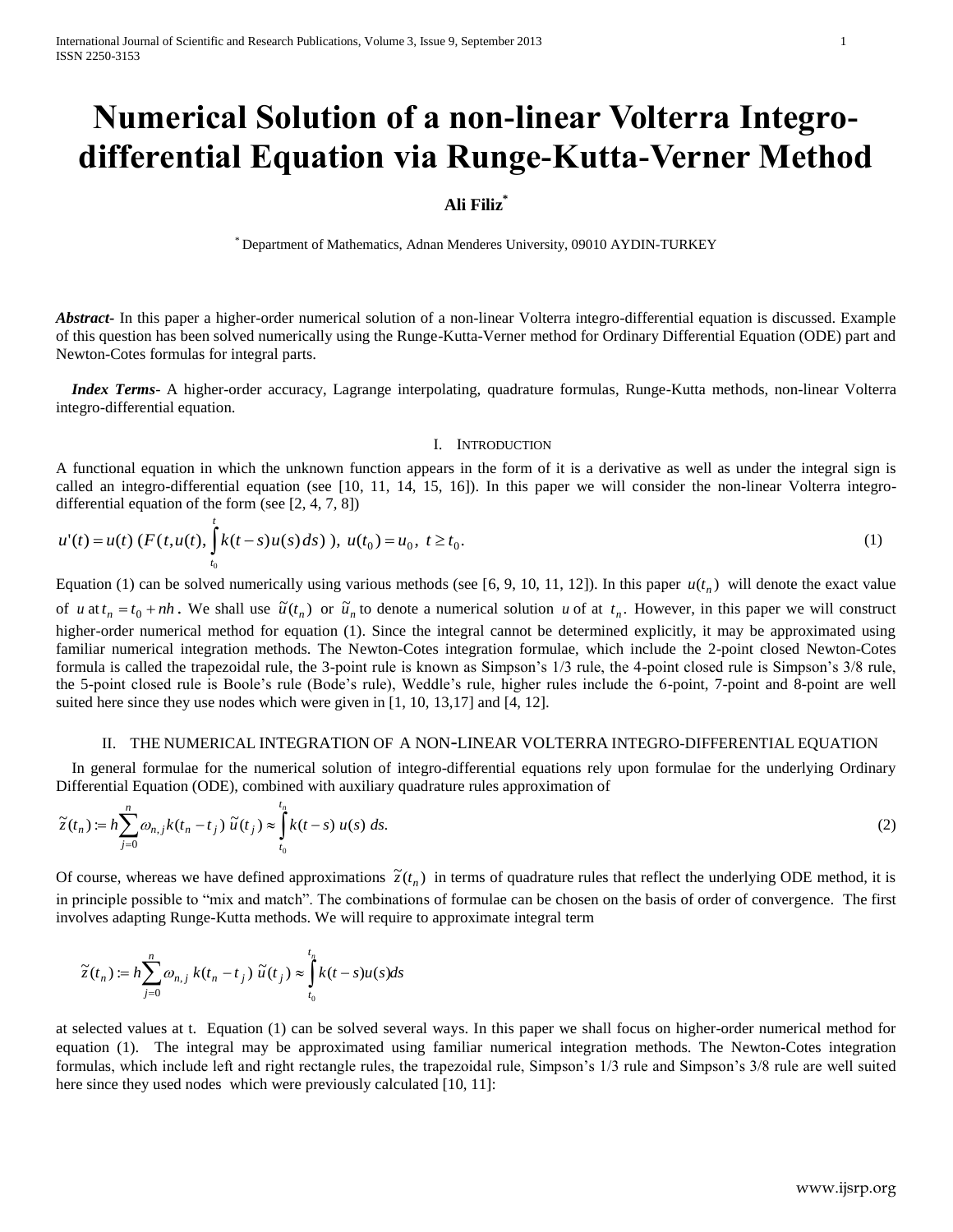International Journal of Scientific and Research Publications, Volume 3, Issue 9, September 2013 2 ISSN 2250-3153

$$
\int_{t_0}^{t_n} k(t-s) u(s) ds \approx h \sum_{j=0}^n \omega_{n,j} k(t_n-t_j) \widetilde{u}(t_j)
$$

where  $\omega_{n,j}$  are the appropriate coefficients for the composite integration schemes chosen. A combination of integration method may be used.

### III. NUMERICAL ROUTINE FOR NON-LINEAR VOLTERRA INTEGRO-DIFFERENTIAL EQUATION

Now consider the non-dimensional problem (1). In order to solve (1) numerically, we purpose the use of two methods familiar to most mathematicians. We consider methods which approximate the solution the initial value problem (IVP)

$$
u'(t) = u(t) F(t, u(t), \int_{0}^{t} k(t - s) u(s) ds), \ u(t_0) = u_0,
$$

at time  $t_n = t_0 + nh$ , n=0, 1, 2, 3, …, where  $h = t_n - t_{n-1}$  is the constant nodal step-size and, in the Example 3.1,

$$
F(t, u(t), \int_{t_0}^t k(t-s) u(s) ds) = r - c \int_0^t k(t-s) u(s) ds.
$$

For example, the explicit Euler method approximates the solution to Example 3.1 at  $t_{n+1}$ 

$$
\widetilde{u}_{n+1} = \widetilde{u}_n + h \ \widetilde{u}_n \ \left( r - c \int_0^{t_n} e^{-\delta(t-s)} \ u(s) \ ds \right).
$$

The explicit finite difference method given in [11] as applied to equation (1) easily extended to more accurate predictor-corrector method. The predictor step uses  $(\tilde{u}_{n+1} = \tilde{u}_n + h \tilde{u}_n (F(t_n, \tilde{u}_n, \tilde{z}(t_n))))$  to obtain  $\tilde{u}_{n+1}^k$ , which is followed by the corrector step, which uses higher order trapezoidal method

$$
\widetilde{u}_{n+1} = \widetilde{u}_n + h\widetilde{u}_n \left( \frac{1}{2} F\left(t_n, \widetilde{u}_n, \widetilde{z}(t_n) \right) + \frac{1}{2} F(t_{n+1}, \widetilde{u}_{n+1}^{\kappa}, \widetilde{z}(t_{n+1}) \right) \tag{3}
$$

This procedure is known as modified Euler method (second order Runge-Kutta-RK2) and is one order magnitude more accurate than the explicit Euler method.

The fourth order classical Runge-Kutta method (RK4) can also be adapted to the numerical solution of equation (1). Stepping from  $\tilde{u}_n$ with step-size h to obtain  $\tilde{u}_{n+1}$ , the RK4 method as applied to this problem in [10, 11].

The **sixth order** Runge-Kutta-Verner methods [3] may be used but not readily, since the intranodal evaluation points are uniformly spaced. Consequently, the integrals needed during the intermediate calculations to step from  $t_n$  to  $t_{n+1}$  may require the trapezoidal rule or Lagrange polynomial interpolating integration on a non-uniform partition  $[t_n, t_{n+1}]$ .

Runge-Kutta-Verner method (RKV) can also be adapted to the numerical solution of (1). Stepping from  $\tilde{u}_n$  with step-size h to obtain  $\widetilde{u}_{n+1}$ , the RKV method as applied to this problem may be written as:

> J  $\backslash$

$$
k_1 = h\tilde{u}_n F(t_n, \tilde{u}_n, \tilde{z}(t_n)),
$$
  
\n
$$
\tilde{u}_{n+1/6}^a = \tilde{u}_n + \frac{k_1}{6},
$$
  
\n
$$
k_2 = h\tilde{u}_{n+1/6}^a F(t_{n+1/6}, \tilde{u}_{n+1/6}^a, \tilde{z}_{n+1/6}^a),
$$
  
\n
$$
k_2 = h\tilde{u}_{n+1/6}^a F\left(t_{n+1/6}, \tilde{u}_{n+1/6}^a, \tilde{z}_n + \frac{h}{12} [\tilde{u}_n + \tilde{u}_{n+1/6}^a] \right),
$$
  
\n
$$
\tilde{u}_{n+4/15}^b = \tilde{u}_n + \frac{4k_1}{75} + \frac{16k_2}{75},
$$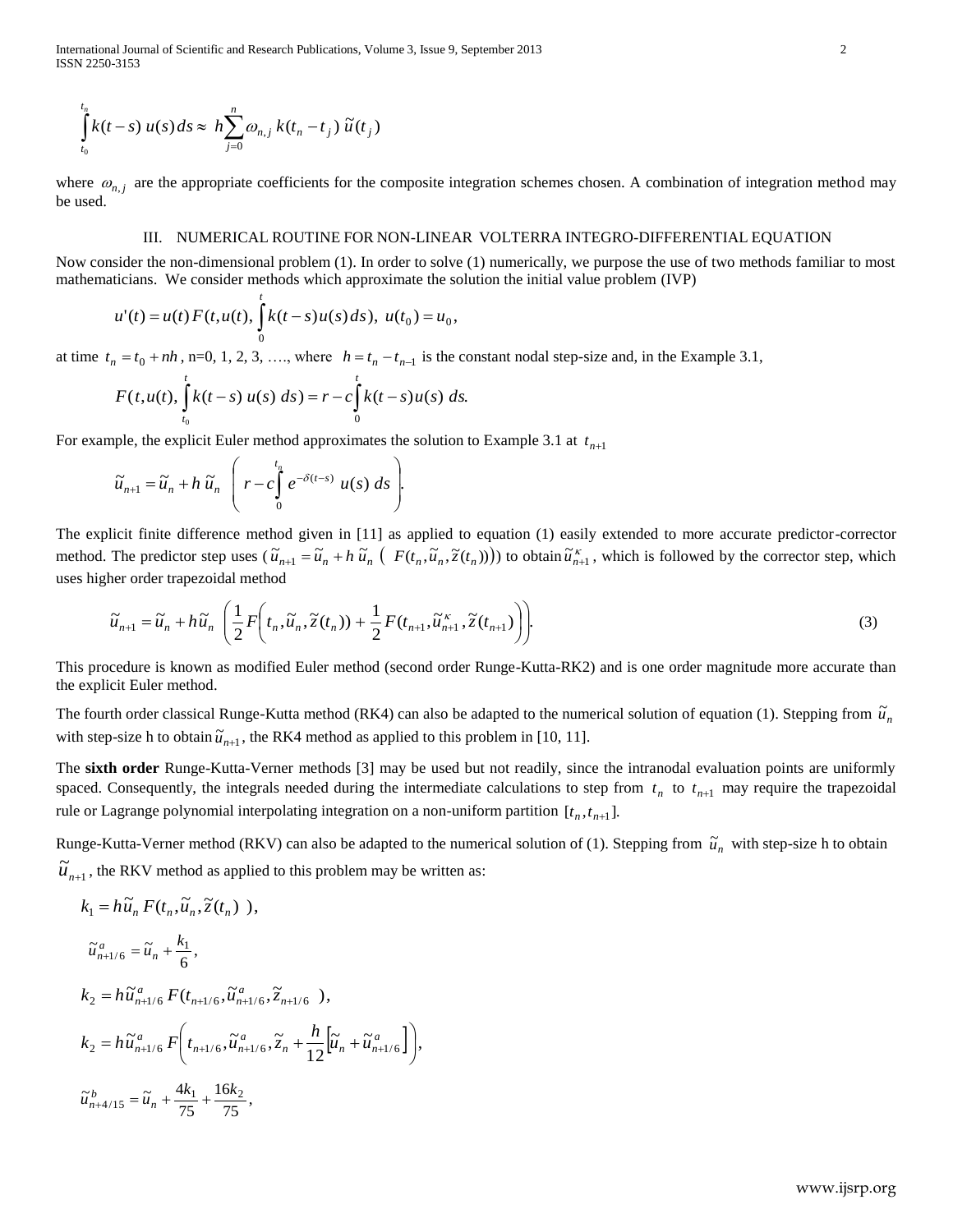International Journal of Scientific and Research Publications, Volume 3, Issue 9, September 2013 3 ISSN 2250-3153

$$
k_{3} = h\tilde{u}_{n+4/15}^{b} F(t_{n+4/15}, \tilde{u}_{n+4/15}^{b} z_{n+4/15}, \tilde{z}_{n+4/15}, \tilde{z}_{n} + \frac{4h}{30} [\tilde{u}_{n} + \tilde{u}_{n+4/15}^{b}] \}
$$
\n
$$
k_{3} = h\tilde{u}_{n+4/15}^{b} F(t_{n+4/15}, \tilde{u}_{n+2/15}^{b} z_{n+2/3}, \tilde{z}_{n} + \frac{4h}{30} [\tilde{u}_{n} + \tilde{u}_{n+4/3}^{b}] \}
$$
\n
$$
\tilde{u}_{n+2/3}^{c} = \tilde{u}_{n} + \frac{5k_{1}}{6} \frac{8k_{3}}{3} + \frac{5k_{2}}{2},
$$
\n
$$
k_{4} = h\tilde{u}_{n+2/3}^{c} F(t_{n+2/3}, \tilde{u}_{n+2/3}^{c} z_{n+2/3} \cdot \tilde{z}_{n} + \frac{2h}{6} [\tilde{u}_{n} + \tilde{u}_{n+2/3}^{c}] \]
$$
\n
$$
\tilde{u}_{n+3/6}^{d} = \tilde{u}_{n} + \frac{165k_{1}}{64} + \frac{55k_{2}}{64} - \frac{425k_{5}}{64} + \frac{85k_{5}}{64},
$$
\n
$$
k_{5} = h\tilde{u}_{n+5/6}^{d} F(t_{n+5/6}, \tilde{u}_{n+5/6}^{d} z_{n+5/6} \cdot \tilde{z}_{n+5/6} \cdot \tilde{z}_{n+5/6} \cdot \tilde{z}_{n+5/6} \cdot \tilde{z}_{n+5/6} \cdot \tilde{z}_{n+5/6} \cdot \tilde{z}_{n+5/6} \cdot \tilde{z}_{n+5/6} \cdot \tilde{z}_{n+5/6} \cdot \tilde{z}_{n+5/6} \cdot \tilde{z}_{n+5/6} \cdot \tilde{z}_{n+5/6} \cdot \tilde{z}_{n+5/6} \cdot \tilde{z}_{n+5/6} \cdot \tilde{z}_{n+5/6} \cdot \tilde{z}_{n+5
$$

and

$$
\widetilde{u}_{n+1} = \widetilde{u}_n + \frac{3k_1}{40} + \frac{875}{2244}k_3 + \frac{23k_4}{72} + \frac{264k_5}{1955} + \frac{125k_7}{11592} + \frac{43k_8}{616}.
$$
\n<sup>(5)</sup>

In this example, the trapezoidal rule is used to approximate  $\tilde{z}(t_n) \approx |k(t-s)u(s)| ds$ *n t*  $\tilde{z}(t_n) \approx \int_{t_0}^t k(t-s)u(s) ds$  on  $[t_n, t_{n+1/6}]$ ,  $[t_n, t_{n+4/15}]$ ,  $[t_n, t_{n+2/3}]$ , 0  $[t_n, t_{n+5/6}]$ ,  $[t_n, t_{n+1}]$ ,  $[t_n, t_{n+1/15}]$ ,  $[t_n, t_{n+1}]$  in calculating,  $k_2$ ,  $k_3$ ,  $k_4$ ,  $k_5$ ,  $k_6$ ,  $k_7$  and  $k_8$  respectively. If desired, the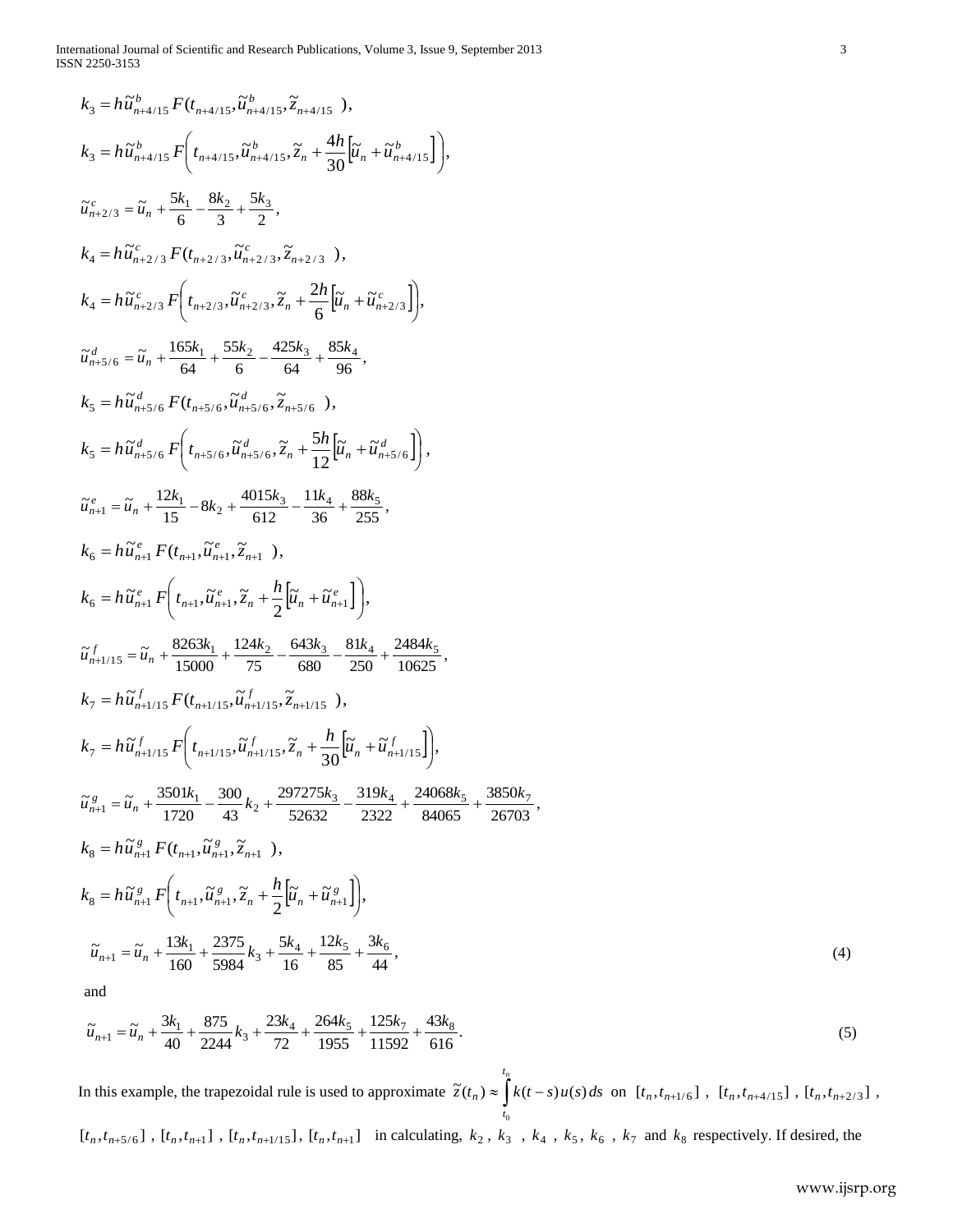trapezoidal rule may be used on  $[t_0, t_n]$  (gives second order accuracy, See Table 1); the trapezoidal rule and Simpson's  $1/3$  rule (giving third order accuracy, see [10, 11]) may be used on  $[t_0, t_n]$ .

In order to get **higher**-order accuracy the integral term must be evaluated more accurately on  $[t_n, t_{n+1/6}]$ ,  $[t_n, t_{n+4/15}]$ ,  $[t_n, t_{n+2/3}]$ ,  $[t_n, t_{n+5/6}]$ ,  $[t_n, t_{n+1}]$ ,  $[t_n, t_{n+1/15}]$ ,  $[t_n, t_{n+1}]$  in calculating,  $k_2$ ,  $k_3$ ,  $k_4$ ,  $k_5$ ,  $k_6$ ,  $k_7$  and  $k_8$ , as shown in (6),  $(7)$ ,  $(8)$ ,  $(9)$ ,  $(10)$ ,  $(11)$ ,  $(12)$  below. The 5-point extended closed rule is Boole's method may be devised on  $[t_0, t_n]$  as following:

 $z(1)=0$  $u(1)=u0$ If  $n=1$  $z(n+1)= z(n) + h(u(n) + u(n+1))$  /2 elseif n==2  $z(n+1)= z(n-1) + h(u(n-1) + 4 u(n) + u(n+1) )$  /3 elseif n==3  $z(n+1)= z(n-2) +3h ( u(n-2) +3 u(n-1) +3 u(n) + u(n+1) ) / 8$ elseif n==4  $z(n+1) = z(n-3) + 2h (7 u(n-3) + 32 u(n-2) + 12u(n-1) + 32 u(n) + 7 u(n+1) ) / 45$ elseif n==5  $z(n+1)= z(n-4) + 5h (19 u(n-4) + 75 u(n-3) + 50 u(n-2) + 50 u(n-1) + 75 u(n) +19 u(n+1) )$  / 288 elseif n==6  $z(n+1)= z(n-5) + h (41u(n-5)+ 216 u(n-4) +27 u(n-3) +272 u(n-2)+27 u(n-1) + 216 u(n) +41 u(n+1) )$  / 140 elseif n==7  $z(n+1)= z(n-6) + 7h (751u(n-6)+3577u(n-5)+1323u(n-4)+2989u(n-3)+2989u(n-2)+1323u(n-1)+...$  3577 u(n) +7511 u(n+1) ) / 17280 elseif n==8  $z(n+1) = z(n-3) + 2h (7 u(n-3) + 32 u(n-2) + 12u(n-1) + 32 u(n) + 7 u(n+1) ) / 45$ elseif  $mod(n,4)=0$  $z(n+1) = z(n-3) + 2h (7 u(n-3) + 32 u(n-2) + 12u(n-1) + 32 u(n) + 7 u(n+1) ) / 45$ elseif  $mod(n,4)=1$  $z(n+1) = z(n-3) + 2h (7 u(n-3) +32 u(n-2) +12u(n-1) + 32 u(n) +7 u(n+1) )$  / 45 elseif  $mod(n,4)=2$  $z(n+1) = z(n-3) + 2h (7 u(n-3) + 32 u(n-2) + 12u(n-1) + 32 u(n) + 7 u(n+1) ) / 45$ elseif  $mod(n,4)=3$  $z(n+1) = z(n-3) + 2h (7 u(n-3) + 32 u(n-2) + 12u(n-1) + 32 u(n) + 7 u(n+1) ) / 45$ else  $z(n+1) = z(n-3) + 2h (7 u(n-3) + 32 u(n-2) + 12u(n-1) + 32 u(n) + 7 u(n+1) ) / 45$ 

If we interpolating on  $\tilde{u}_{n-2}, \tilde{u}_{n-1}, \tilde{u}_n, \tilde{u}_{n+1/6}$  (special formulae required for the first two steps, for example we can use (4) and (5)) Lagrange's formula for points  $t=-2, -1, 0, 1/6$  gives

$$
u(t) = \frac{1}{h^3} \Bigg[ -\frac{3}{13} t \ (t - \frac{h}{6}) \ (t + h) u_{-2} + \frac{6}{7} t \ (t - \frac{h}{6}) (t + 2h) u_{-1} - 3 (t + h) (t + 2h) (t - \frac{h}{6}) u_0 + \frac{216}{91} t (t + h) (t + 2h) u_{1/6} \Bigg].
$$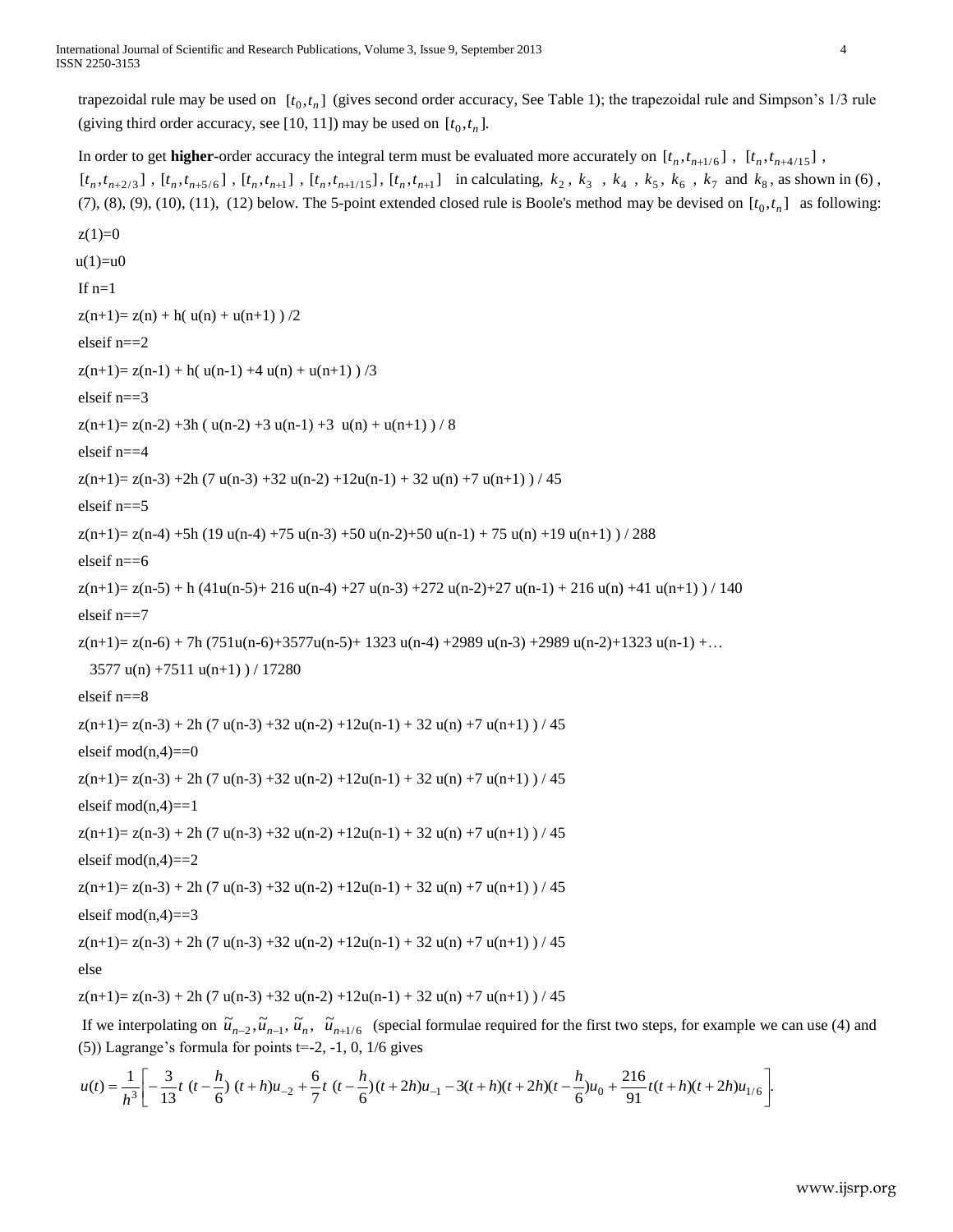International Journal of Scientific and Research Publications, Volume 3, Issue 9, September 2013 5 ISSN 2250-3153

If we integrate the expression between 0 and h/6, we get

$$
\int_{0}^{h/6} u(s)ds \approx h \left( \frac{13}{168} u_{1/6} + \frac{1}{5184} u_{-2} - \frac{25}{18144} u_{-1} + \frac{469}{5184} u_0 \right). \tag{6}
$$

Similarly, we can find  $t=$  t=-2, -1, 0, 4/15

$$
\text{array, we can find } t = t = -2, -1, 0, 4/15
$$
\n
$$
\int_{0}^{4h/15} u(s)ds \approx h \left( \frac{34}{285} u_{4/15} + \frac{8}{10125} u_{-2} - \frac{1024}{192375} u_{-1} + \frac{1538}{10125} u_0 \right),\tag{7}
$$

and find  $t=$  t=-2, -1, 0, 2/3

$$
\int_{0}^{2h/3} u(s)ds \approx h \left( \frac{4}{15} u_{2/3} + \frac{1}{81} u_{-2} - \frac{28}{405} u_{-1} + \frac{37}{81} u_0 \right),\tag{8}
$$

and find  $t=$  t=-2, -1, 0, 5/6

$$
\int_{0}^{5h/6} u(s)ds \approx h \left( \frac{85}{264} u_{5/6} + \frac{125}{5184} u_{-2} - \frac{3625}{28512} u_{-1} + \frac{3185}{5184} u_0 \right),\tag{9}
$$

and find  $t=$  t=-2, -1, 0, 1

$$
\int_{0}^{h} u(s)ds \approx h \left( \frac{3}{8}u_1 + \frac{1}{24}u_{-2} - \frac{5}{24}u_{-1} + \frac{19}{24}u_0 \right),
$$
\n(10)

and find t= t=-2, -1, 0, 1/15<br> $h/15$ 

$$
\int_{0}^{h/15} u(s)ds \approx h \left( \frac{31}{960} u_1 + \frac{1}{81000} u_{-2} - \frac{61}{648000} u_{-1} + \frac{2791}{81000} u_0 \right),\tag{11}
$$

and finally find  $t=$  t=-2, -1, 0, 1

$$
\int_{0}^{h} u(s)ds \approx h \left( \frac{3}{8}u_1 + \frac{1}{24}u_{-2} - \frac{5}{24}u_{-1} + \frac{19}{24}u_0 \right).
$$
\n(12)

Therefore the Runge-Kutta-Verner formulae become  $n \geq 3$  (for starting values we can use equation (4) and (5))

$$
k_{1} = h\tilde{u}_{n} F(t_{n}, \tilde{u}_{n}, \tilde{z}(t_{n})) ,
$$
  
\n
$$
\tilde{u}_{n+1/6}^{a} = \tilde{u}_{n} + \frac{k_{1}}{6},
$$
  
\n
$$
k_{2} = h\tilde{u}_{n+1/6}^{a} F(t_{n+1/6}, \tilde{u}_{n+1/6}^{a}, \tilde{z}_{n+1/6}),
$$
  
\n
$$
k_{2} = h\tilde{u}_{n+1/6}^{a} F\left(t_{n+1/6}, \tilde{u}_{n+1/6}^{a}, \tilde{z}_{n} + h\left[\frac{13}{168}\tilde{u}_{n+1/6}^{a} + \frac{1}{5184}\tilde{u}_{n-2} - \frac{25}{18144}\tilde{u}_{n-1} + \frac{469}{5184}\tilde{u}_{n}\right]\right),
$$
  
\n
$$
\tilde{u}_{n+4/15}^{b} = \tilde{u}_{n} + \frac{4k_{1}}{75} + \frac{16k_{2}}{75},
$$
  
\n
$$
k_{3} = h\tilde{u}_{n+4/15}^{b} F(t_{n+4/15}, \tilde{u}_{n+4/15}^{b}, \tilde{z}_{n+4/15}),
$$
  
\n
$$
k_{4} = h\tilde{u}_{n+4/15}^{b} F\left(t_{n+4/15}, \tilde{u}_{n+4/15}^{b}, \tilde{z}_{n} + h\left[\frac{34}{285}\tilde{u}_{n+4/15}^{b} + \frac{8}{10125}\tilde{u}_{n-2} - \frac{1024}{192375}\tilde{u}_{n-1} + \frac{1538}{10125}\tilde{u}_{n}\right]\right),
$$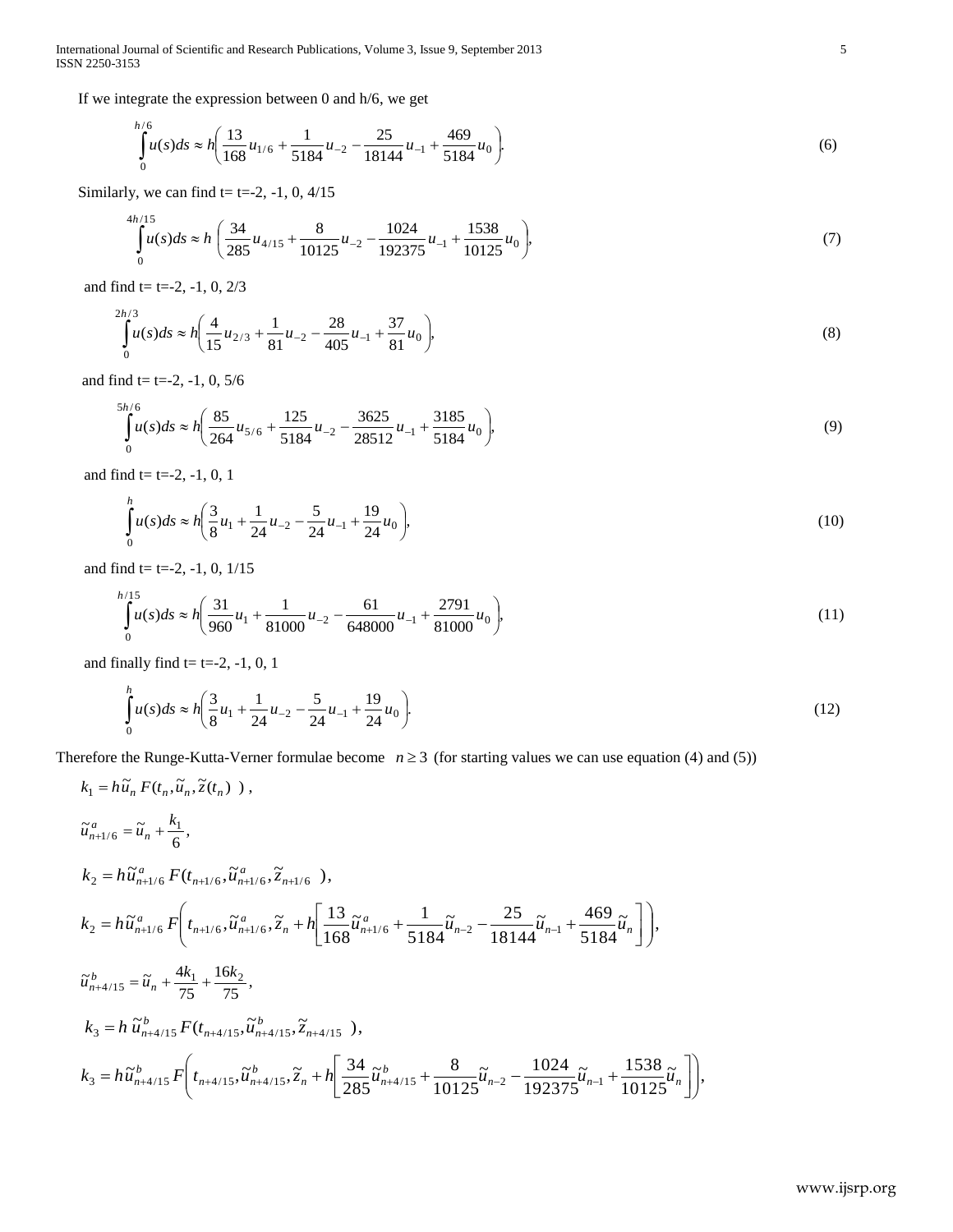International Journal of Scientific and Research Publications, Volume 3, Issue 9, September 2013 6 ISSN 2250-3153

$$
\overrightarrow{u}_{n+2/3}^2 = \overrightarrow{u}_n + \frac{5k_1}{6} - \frac{8k_2}{3} + \frac{5k_2}{2},
$$
\n
$$
k_4 = h \overrightarrow{u}_{n+2/3}^c F(t_{n+2/3}, \overrightarrow{u}_{n+2/3}, \overrightarrow{z}_{n+2/3}),
$$
\n
$$
k_4 = h \overrightarrow{u}_{n+2/3}^c F(t_{n+2/3}, \overrightarrow{u}_{n+2/3}, \overrightarrow{z}_{n+2/3}),
$$
\n
$$
k_4 = h \overrightarrow{u}_{n+2/3}^c F(t_{n+2/3}, \overrightarrow{u}_{n+2/3}, \overrightarrow{z}_{n+2/3} + \frac{1}{8} \overrightarrow{u}_{n-2} - \frac{28}{403} \overrightarrow{u}_{n-1} + \frac{37}{81} \overrightarrow{u}_n \Bigg).
$$
\n
$$
\overrightarrow{u}_{n,3/6}^d = \overrightarrow{u}_n + \frac{165k_1}{64} + \frac{55k_2}{64} - \frac{425k_3}{64} + \frac{85k_4}{96},
$$
\n
$$
k_5 = h \overrightarrow{u}_{n+3/6}^d F(t_{n+3/6}, \overrightarrow{u}_{n+3/6}^d, \overrightarrow{z}_n + \overrightarrow{h} \Bigg[ \frac{8}{26} \overrightarrow{u}_{n+3/6}^d + \frac{125}{5184} \overrightarrow{u}_{n-2} - \frac{3625}{2851} \overrightarrow{u}_{n+1} + \frac{1815}{5184} \overrightarrow{u}_n \Bigg] \Bigg],
$$
\n
$$
\overrightarrow{u}_{n+1}^d = \overrightarrow{u}_n + \frac{12k_1}{15} - 8k_2 + \frac{4015k_1}{612} - \frac{11k_4}{36} + \frac{88k_5}{255},
$$
\n
$$
k_6 = h \overrightarrow{u}_{n+1}^c F(t_{n+1}, \overrightarrow{u}_{n+1}^c, \overrightarrow{u}_n + \overrightarrow{h} \Bigg[ \overrightarrow{u}_{n+1}^c, \overrightarrow{u}_n + \frac{12}{15} \overrightarrow{u}_{n+2} - \frac{5}{24} \
$$

and the sixth-order method

$$
\widetilde{u}_{n+1} = \widetilde{u}_n + \frac{3k_1}{40} + \frac{875}{2244}k_3 + \frac{23k_4}{72} + \frac{264k_5}{1955} + \frac{125k_7}{11592} + \frac{43k_8}{616}
$$
 is used to estimate the error in the fifth-order method  

$$
\widetilde{u}_{n+1} = \widetilde{u}_n + \frac{13k_1}{160} + \frac{2375}{5984}k_3 + \frac{5k_4}{16} + \frac{12k_5}{85} + \frac{3k_6}{44}.
$$

In Example 3.1, we have used Runge-Kutta-Verner methods and numerical quadrature, trapezoidal rule, the 3-point rule is known as Simpson's 1/3 rule, the 4-point closed rule is Simpson's 3/8 rule, the 5-point closed rule is Boole's rule (Bode's rule), Weddle's rule, higher rules include the 6-point, 7-point and 8-point and their combinations.

**Example 3.1:** Consider a first order non-Linear Volterra integro-differential equation of the form

$$
u'(t) = u(t) \left( r - c \int_0^t e^{-\delta(t-s)} u(s) \, ds \right), \ t \ge 0; \qquad u(0) = u_0. \tag{14}
$$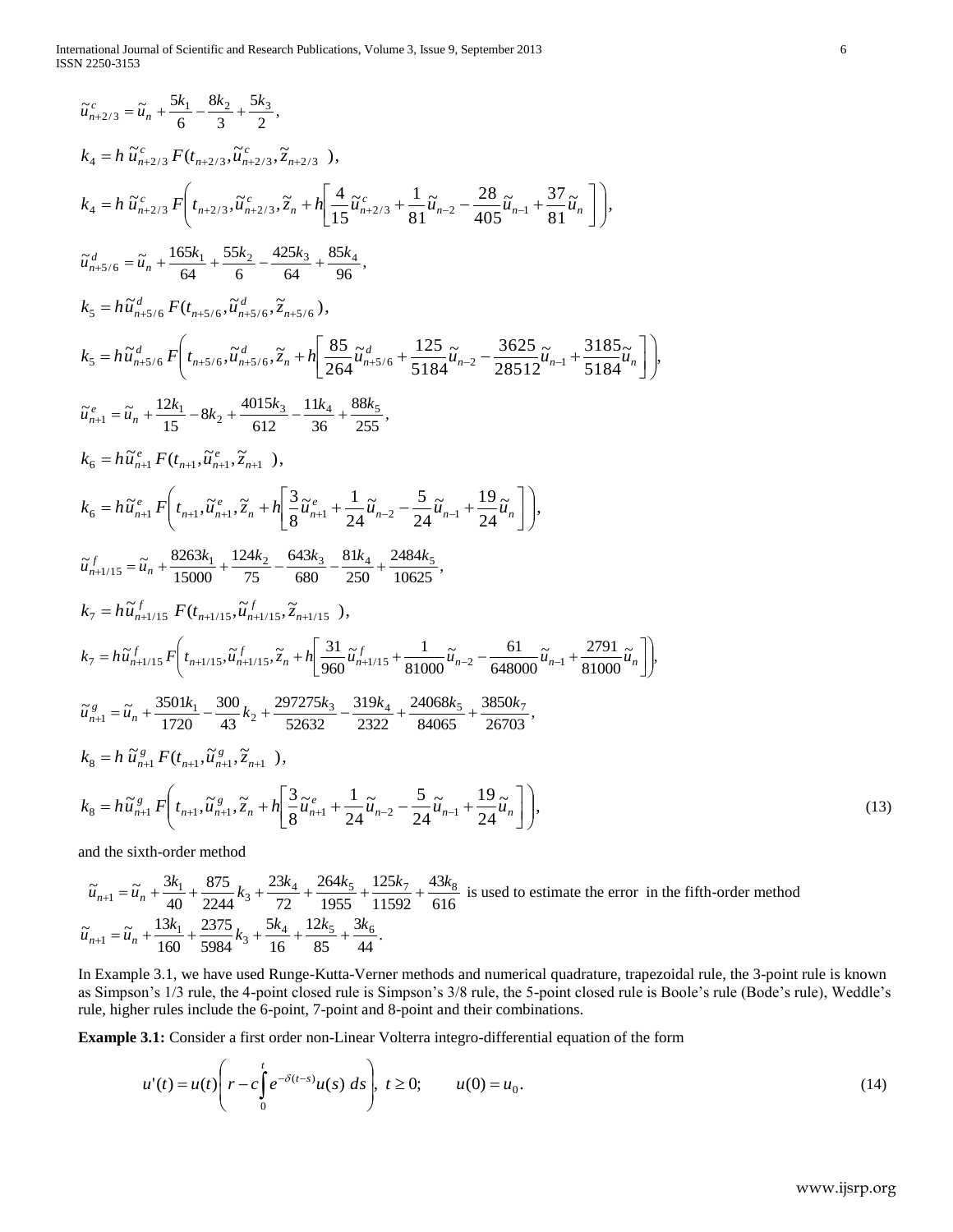For analytical solution of equation (14), take  $\delta = 0$  in (14). In equation (14), if we choose  $r = 2$ ,  $c = 2$ ,  $u_0 = 0.1$  we will get exact solution as

$$
u(t) = \frac{22(21+2\sqrt{110})e^{\sqrt{\frac{22}{5}}t}}{5\left(21+2\sqrt{110}\right)e^{\sqrt{\frac{22}{5}}t}}.
$$
 Now, writing  $m(t) = \int_{0}^{t} u(s)ds$ , this is the same as the differential equation

 $u'(t) = u(t)(r - cm(t)),$ 

 $u'(t) = ru(t) - cm(t)u(t),$ 

If 
$$
m(t) = \int_0^t u(s)ds
$$
 then  $m'(t) = u(t)$  and  $m''(t) = u'(t)$ . Additionally,  $m(0) = 0$  and  $m'(0) = u(0) = u_0$ .

 $m''(t) = r m'(t) - c m'(t) m(t),$  $m''(t) = rm'(t)(r - cm(t)),$ 

Equivalent to the modified logistic equation for  $m(t)$ ,

$$
m'(t) = r m(t) - \frac{cm^2(t)}{2} + m'(0),
$$
  
\n
$$
m'(t) = r m(t) - \frac{cm^2(t)}{2} + u(0),
$$
  
\n
$$
m'(t) = -\frac{cm^2(t)}{2} + r m(t) + u_0,
$$
  
\n
$$
m'(t) = -\frac{c}{2}(m^2(t) - \frac{2rm(t)}{c} - \frac{2u_0}{c}),
$$
  
\n
$$
m'(t) = -\frac{c}{2}(m(t) - a)(m(t) + b),
$$
  
\n(15)

where *a* and *b* are roots of  $m^2(t) - \frac{2rm(t)}{2m} - \frac{2u_0}{2m}$ . *c u c*  $m^2(t) - \frac{2rm(t)}{t}$ 

If we solve equation (15) with initial condition  $m(0) = 0$  we get

$$
m(t) = \frac{\frac{cat + cbt}{2}}{e^{\frac{cat + cbt}{2}}} + \frac{a}{b},
$$

After rearranging above solution we obtain

$$
m(t) = \frac{ab(e^{\frac{t^{c}}{2}(a+b)} - 1)}{be^{\frac{t^{c}}{2}(a+b)} + a},
$$

$$
m(t) = \frac{ab(e^{\gamma t} - 1)}{be^{\gamma t} + a}
$$
, where  $\gamma = \frac{c}{2}(a+b)$  and

Graphics of  $du/dt = u(t)(r \cdot c \frac{d}{dt} u(s) ds)$